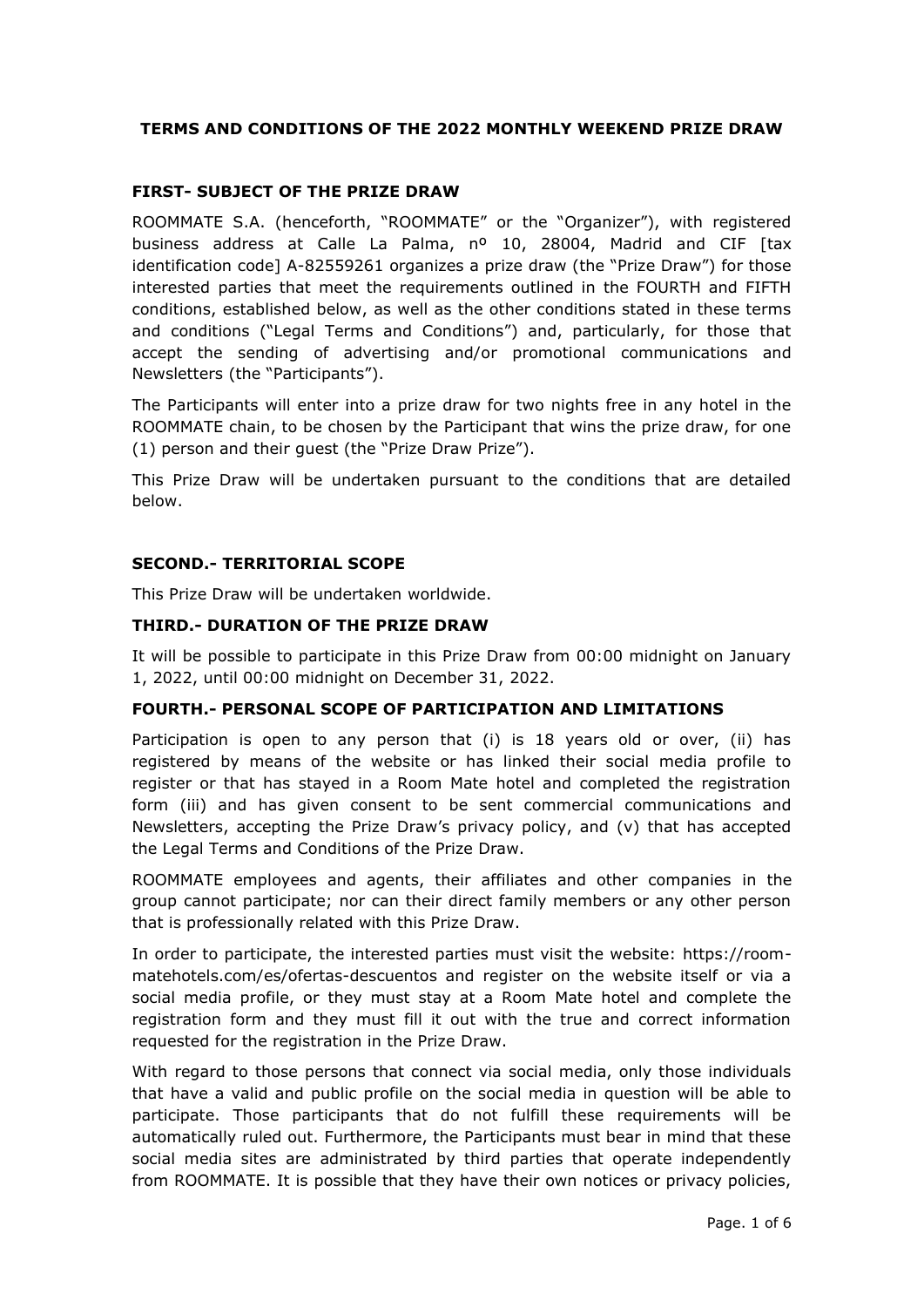as such ROOMMATE does not assume responsibility for the content of these policies, nor for the processing of the Participants' data that may be carried out by these social media sites.

Participants can only participate once, and mass registrations by commercial groups, consumer groups and third parties will not be accepted.

Incomplete, illegal and mistaken registrations or those made outside of the timeframe will not be accepted. Proof of it having being sent is not accepted as evidence of it having been delivered. The Organizer shall not be held liable for those registrations that are outside of the time-frame, incomplete or lost due to technical or any other reasons. In fact, numerous factors that are outside of the Organizer's control can interfere with the working of the website. Likewise, the Organizer does not guarantee the continuous and uninterrupted working of the website, nor the secure access to it.

The Participants' adherence to these Legal Terms and Conditions in this Prize Draw will be verified by means of the technical means available to the Organizer, which reserves the right to undertake any checks it deems necessary. Likewise, the Organizer may request the necessary documentation from the participants which accredits their being of legal age (Spanish identification card, passport or driving license), at any point, even before and during the Prizes are awarded.

## **FIFTH- WORKINGS OF THE PRIZE DRAW**

**5.1- How to participate:** The terms and conditions to participate in this Prize Draw (Legal Terms and Conditions of the Prize Draw) are available in Spanish <https://room-matehotels.com/en/deals-discounts/> and can be downloaded and/or printed if the Participant so wishes.

In order to participate in the Prize Draw for two free nights in one of the ROOMMATE chain hotels, Participants must expressly accept the Prize Draw's Privacy Policy and the sending of advertising communications and Newsletters, marking the options: "I accept the sending of Room Mate's advertising communications and the execution of a profile of my consumption habits through internal and external information, both during this contractual relation and after its termination" and "I accept that Room Mate will provide my personal details and commercial profile to third party companies, so that these can send commercial offers to me that are adapted to my needs, both during this contractual relation and after its termination".

## **5.2.- Prize:**

The Participant will enter into a Prize Draw for two free nights, on a bed and breakfast basis, at one of the hotels that they chose from the ROOMMATE chain (the "Prize Draw Prize"). This Prize Draw Prize must be enjoyed between January 1, 2022 and December 31, 2022. The Participant's reservation shall be subject to the same conditions of use as the ROOM MATE flexible rate. The flexible rate has the following conditions:

CANCELLATION: The reservation can be modified or canceled without charge up to 24 hours before 12 noon of the day of arrival. After this time, if a cancellation is made, the reservation will be canceled and the two free nights will not be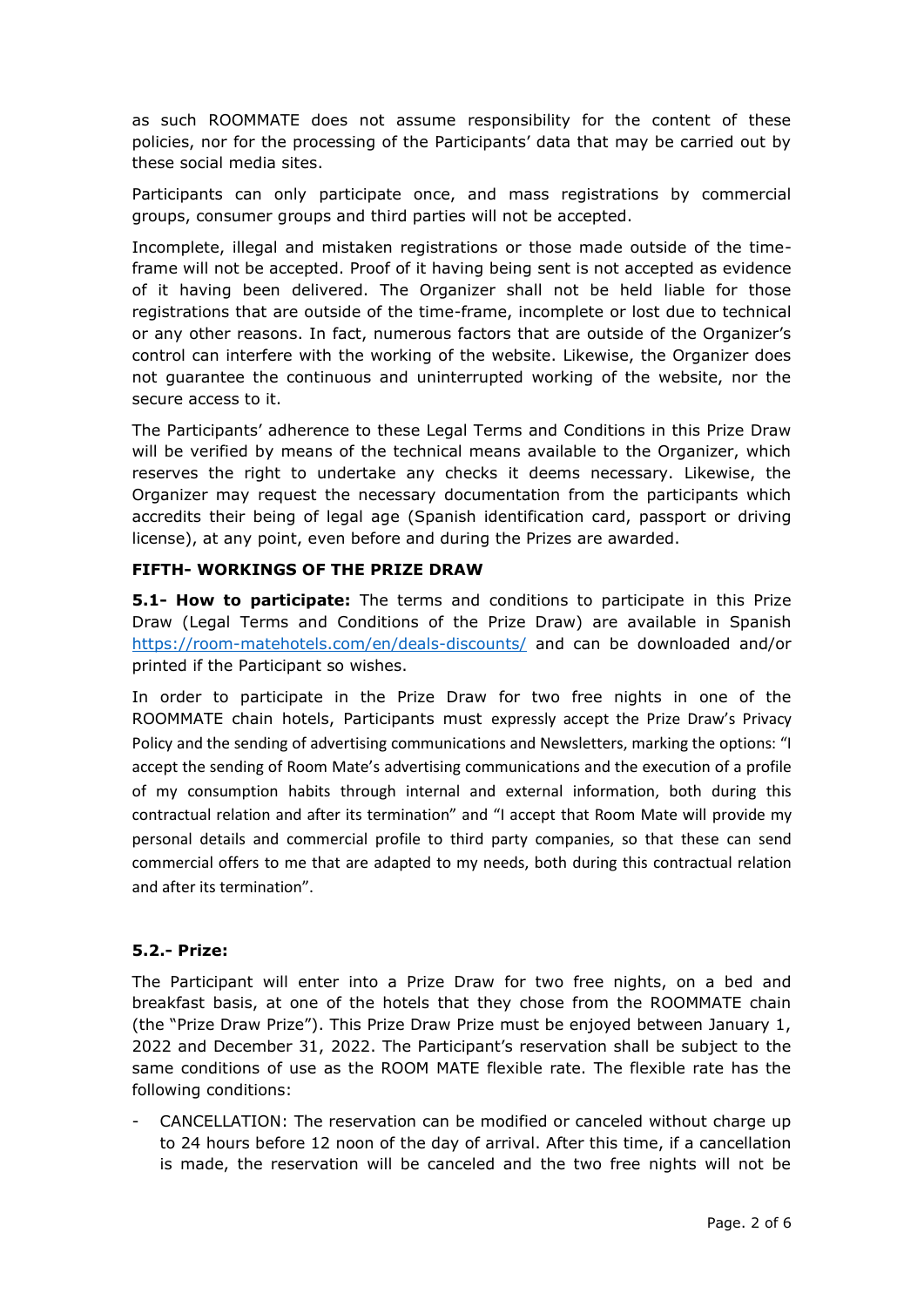available in the future. The cancellation conditions will be applied with regard to the local time of the hotel.

- NO SHOW: In the case of a no show, the hotel will cancel the booking and the two free nights will not be available in the future.
- LATE CHECK-IN: If guests are expecting to arrive at the hotel later than 6 pm, they must directly inform the hotel of this beforehand. If they do not inform the hotel, the reservation will be automatically canceled.
- CHECK-IN / CHECK-OUT: Guests will be able to access their room from 2 pm on the day of arrival and until 12 noon on the day of check-out
- CHILDREN: Children up to the age of 12, sharing a room with an adult, will stay for free, accommodation only. The hotel must be contacted to check about the availability of an extra bed.
- EXTRA PERSON: A supplement of 30 EURO + VAT per night on a purely accommodation basis. The hotel must be contacted to check about the availability of an extra bed.
- ANIMALS: Animals are not permitted.

The hotels in the ROOMATE chain are as follows:

- Hotel Room Mate Óscar (Madrid)
- Hotel Room Mate Alicia (Madrid)
- Hotel Room Mate Mario (Madrid)
- Hotel Room Mate Macarena (Madrid)
- Hotel Room Mate Grace (New York)
- Hotel Room Mate Anna (Barcelona)
- Hotel Room Mate Carla (Barcelona)
- Hotel Room Mate Emma (Barcelona)
- Hotel Room Mate Pau (Barcelona)
- Hotel Room Mate Gerard (Barcelona)
- Hotel Room Mate Aitana (Amsterdam)
- Hotel Room Mate Bruno (Rotterdam)
- Hotel Room Mate Isabella (Florence)
- Hotel Room Mate Luca (Florence)
- Hotel Room Mate Larios (Malaga)
- Hotel Room Mate Valeria (Malaga)
- Hotel Room Mate Giulia (Milan)
- Room Mate Leo (Granada)
- Room Mate Emir (Istanbul)
- Hotel Room Mate Gorka (San Sebastián)
- Hotel Room Mate Waldorf Towers (Miami Beach)
- Hotel Room Mate Alain Champs Élysées (Paris)
- Hotel Room Mate Filippo (Rome)
- Hotel Room Mate Gran Filippo (Rome)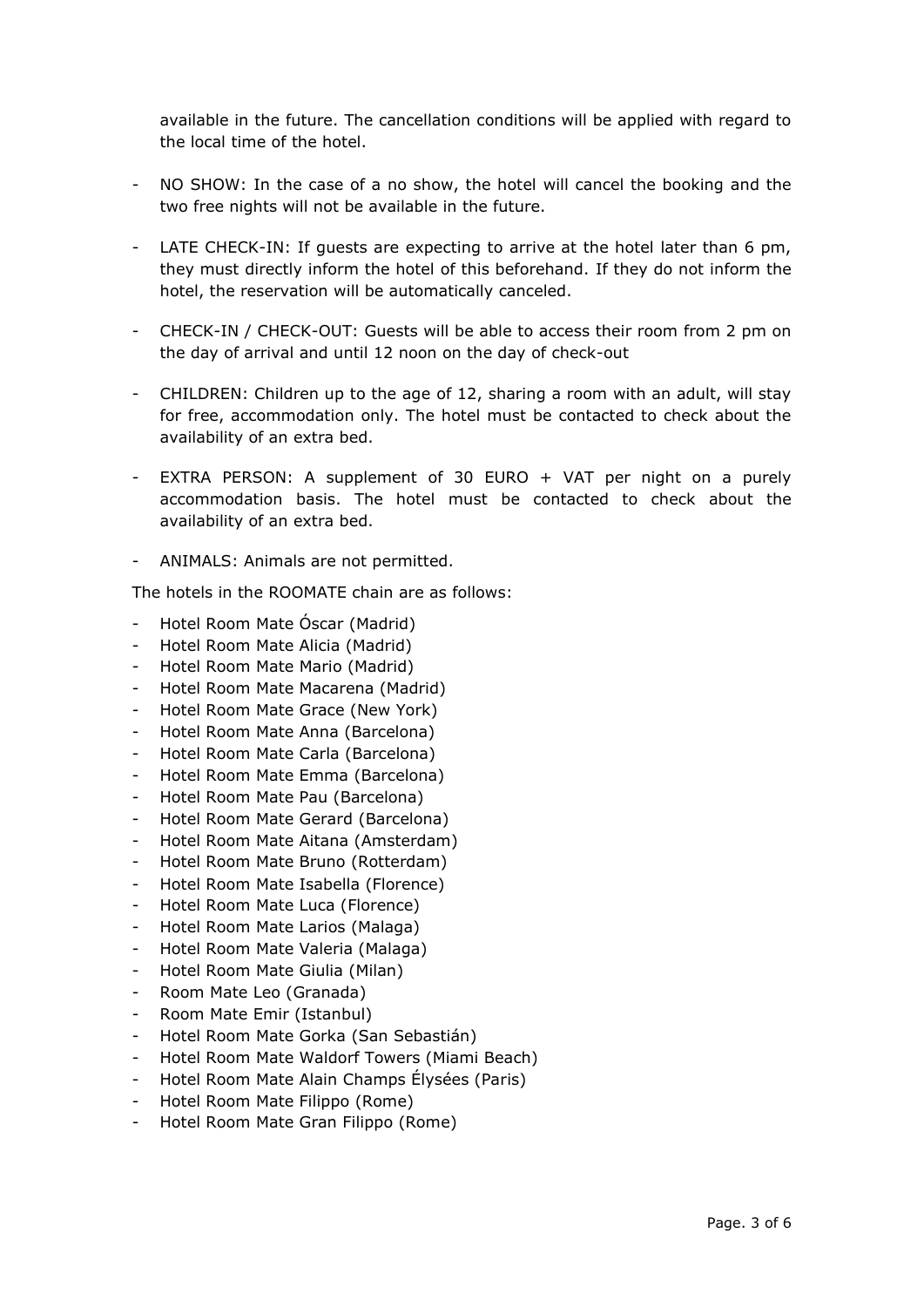**5.3. Prize Draw:** Out of the people that register for the Prize Draw as Participants, a random selection will be made of: (i) one (1) winner, and (ii) one (1) runner up, should the Prize Draw Prize not be accepted or be foregone (jointly, the "Selection of Winners").

# **5.4. Notification of the Prize Attainment:**

During the week following the last day of each month, the Organizer shall contact the winner of the Prize Draw Prize (the "Winner") in order to notify them, by means of the email address that they provided for the purposes of their participation, of the result of the prize draw and their condition as winner. Furthermore, the Winner will be published on the website [https://room-matehotels.com/es/ofertasdescuentos/]. The winner must notify the Organizer of the acceptance of the invitation in the maximum term of 72 hours after the notification was made.

Should the Winner not accept the Prize Draw Prize in the established term, or should they forgo the Prize Draw Prize, the Organizer shall automatically reject their participation, without the need of informing them thereof.

In this case, the Prize will automatically pass to the next person in the Selection of Winners of the Prize Draw.

Should the Runner Up selected for the Prize Draw Prize not accept or forgo the Prize, it shall be rendered null and void and shall remain in the possession of ROOMMATE.

## **SIXTH.- OTHER LEGAL ASPECTS**

Participation is strictly personal. Sales, transfers or exchanges of any part of the prizes are prohibited. Any attempt to sell, transfer or exchange one or several parts of the Prizes shall lead to their withdrawal and ROOMATE's declaration of their nullity.

If there are reasonable reasons to believe that a Participant has infringed the terms and conditions (the Legal Terms and Conditions), ROOM MATE may, pursuant to its exclusive criteria, cancel the Prizes and prohibit the Participant from taking part in the Prize Draw.

To the maximum extent permitted by law, neither ROOM MATE nor the hotels involved in this Prize Draw shall assume responsibility for any kind of loss or damage that any winner or their guest may cause or suffer whilst making use of the Prizes offered in this Prize Draw. All winners participate in the Prize Draw under their own responsibility. All winners are subject to the policies and terms and conditions of each and every one of the third parties involved in the fulfillment of these Prizes. In any case, the use of the Prizes, once contracted, does not imply any more obligation for ROOM MATE other than that of providing the corresponding cost, with responsibility lying with the corresponding collaborating hotels, once contracted by the winning Participant, to comply with their contractual and legal obligations with regard to the accommodation of the Participant and their guest, as corresponds.

The participation in the Prize Draw regulated in these Legal Terms and Conditions will be completely voluntary and will be undertaken by all the Participants upon completing the process outlined above, pursuant to the specified means.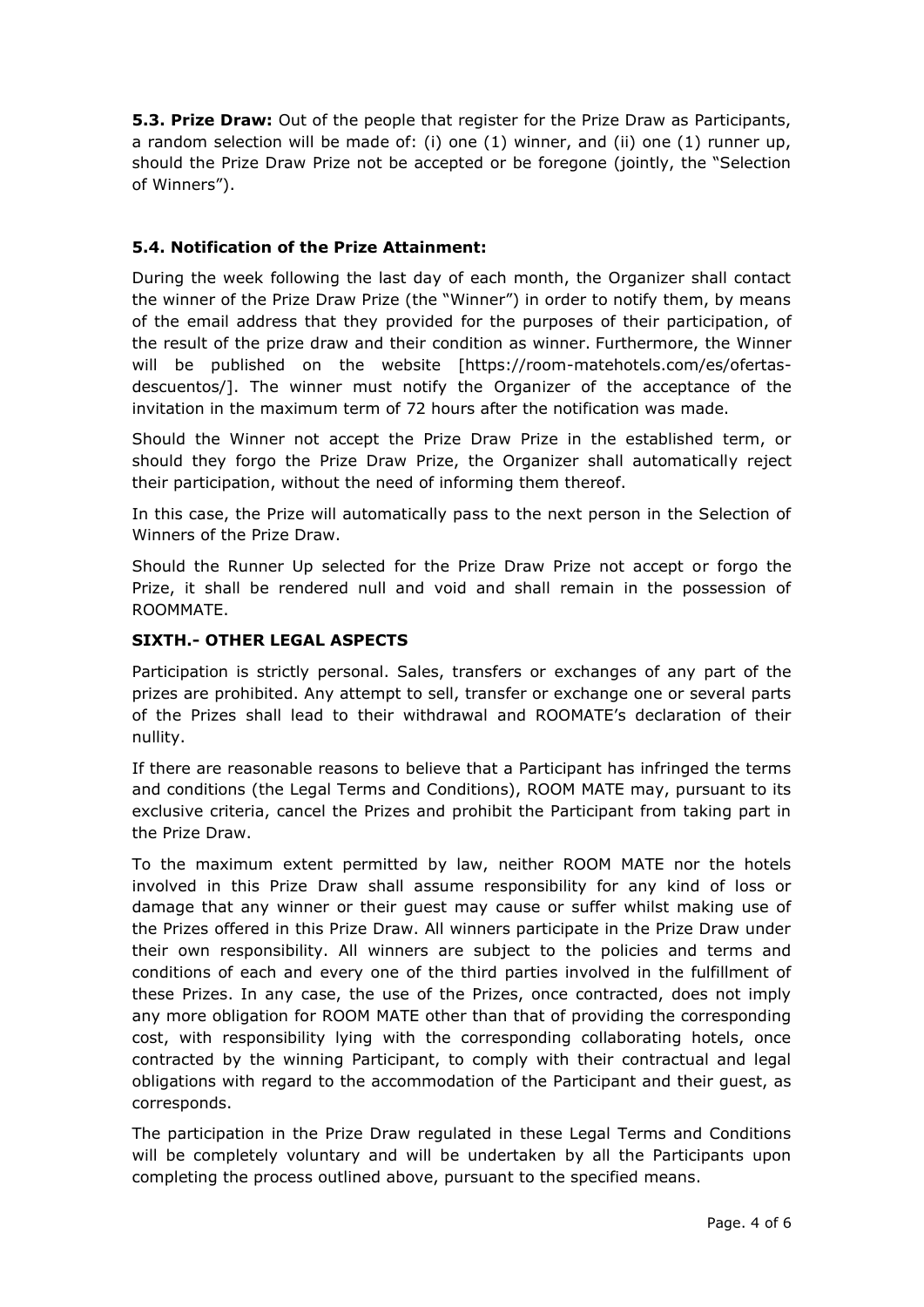## **SEVENTH.- PERSONAL DATA PROTECTION AND ASSIGNMENT OF RIGHTS**

In adherence to that established in the General Data Protection Regulation 2016/679 and Organic Law 3/2013, on 5 December on Personal Data Protection and the guarantee of digital rights, the Participants' personal data will be processed by ROOMMATE, with the aim of managing the Prize Draw and, where appropriate, being able to provide the services that the Prizes entail, based on the contractual relation, as well as with the purpose of publishing the winner's personal data on the web page, based on ROOMMATE's legitimate interests.

The participants' data will be kept for these purposes throughout the time that the Prize Draw lasts and, once this period is over, throughout the entire time required by the applicable legislation and until the possible responsibilities derived from the relation with ROOM MATE have expired.

The participants' personal data will be able to be communicated to companies within the Grupo Room Mate (see relation at https://room-matehotels.com) based on the contractual relation existing between the participant and ROOMMATE, with the purpose of being able to provide the services that the prize entails. Likewise, participants' data will be able to be communicated to the corresponding public bodies in those cases in which there is a legal obligation to do so.

The Participant will be able to revoke the consent granted, as appropriate, as well as exercise their rights to access, rectify, suppress, oppose and limit the processing and portability of their personal data at dpo@room-matehotels.com or at C/ La Palma, n<sup>o</sup> 10. To do so they must accredit their identity. They can also present a claim to the Spanish Data Protection Agency should they consider that their rights have been violated. Similarly they can contact ROOM MATE's DPO by means of the same address.

It is the participants' exclusive responsibility that the data provided is correct, true and complete; if incorrect, untrue or incomplete personal data is provided, ROOM MATE shall not be held liable with regard to the purposes of the Prize Draw and the impossibility of obtaining the Prizes.

### **EIGHTH.- GRATUITY**

The participation regulated in these Legal Terms and Conditions shall be completely voluntary and will be completely free for all Participants, without generating any obligations other than: (i) accepting the sending of advertising or promotional communications and Newsletters and the Privacy Policy, (ii) completing a survey, (iii) providing the required data and (iv) in general, adhering to the other conditions and requirements established in these Legal Terms and Conditions; nor any rights other than: (i) the obtaining of a Prize for having participated in the Prize Draw and (ii) the participation in the Prize Draw.

## **NINTH.- TAX TREATMENT OF THE PRIZE**

Providing that the value of the Prize Draw Prize is less than 300 euros, pursuant to art.75.3.f) of Royal Decree 439/2007, of 30 March, which approves the Personal Income Tax Regulation and modifies Pension Plans and Funds Regulation, approved by Royal Decree 304/2004 of 20 February, the Organizer will not have to make any tax withholdings.